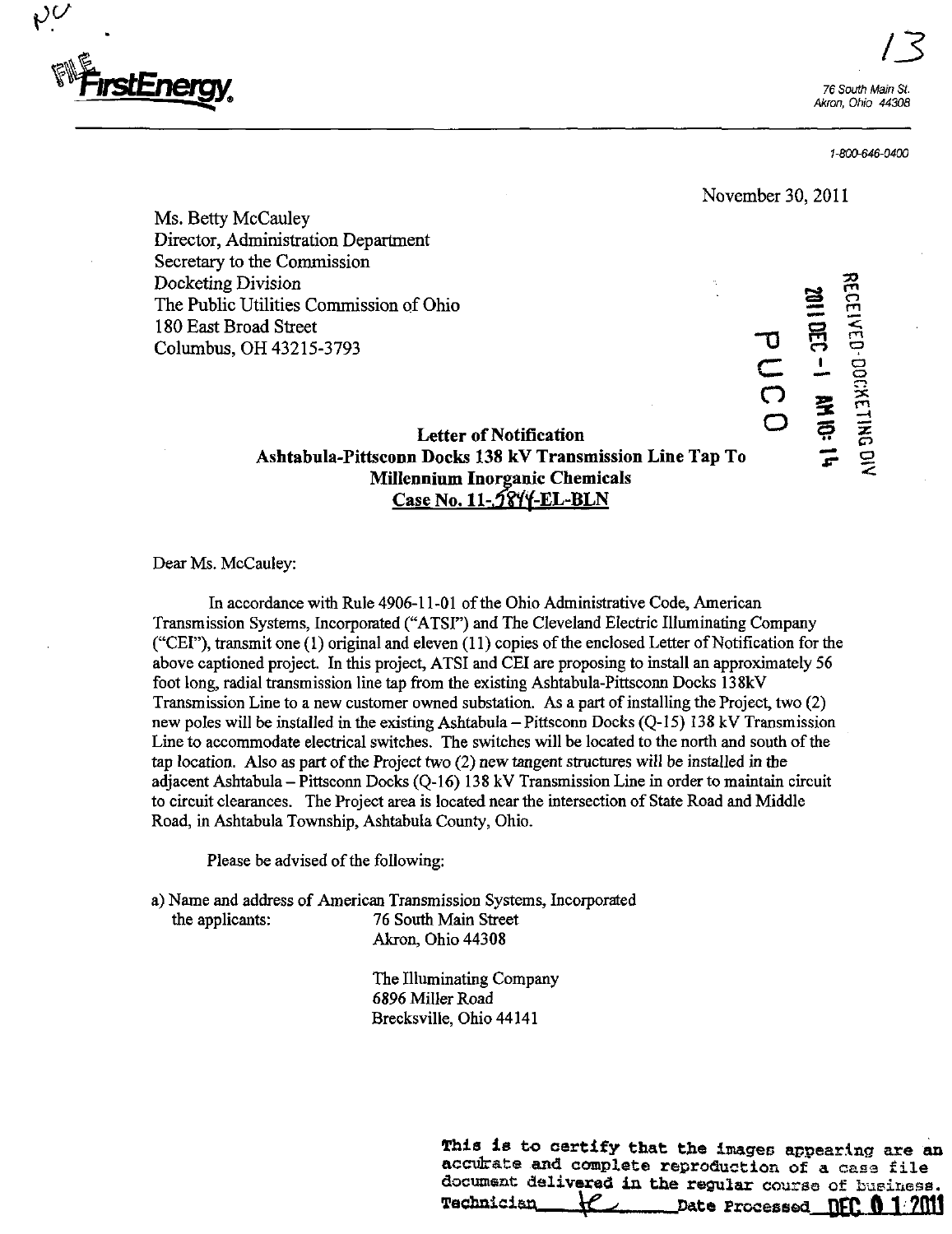ä,

| b) Name of proposed<br>facilities:        | Ashtabula-Pittsconn Docks 138 kV Transmission Line Tap To<br>Millennium Inorganic Chemicals                                                                                                                                                                                                                                                                                                                                                                                                                                                                                                                                                                              |
|-------------------------------------------|--------------------------------------------------------------------------------------------------------------------------------------------------------------------------------------------------------------------------------------------------------------------------------------------------------------------------------------------------------------------------------------------------------------------------------------------------------------------------------------------------------------------------------------------------------------------------------------------------------------------------------------------------------------------------|
| c) Location of proposed<br>facilities:    | The Project area is located near the intersection of State Road<br>and Middle Road, in Ashtabula Township, Ashtabula<br>County, Ohio.                                                                                                                                                                                                                                                                                                                                                                                                                                                                                                                                    |
| d) Description of proposed<br>facilities: | The Project involves installing an approximately 56 foot long,<br>radial transmission line tap from ATSI's existing Ashtabula-<br>Pittsconn Docks 138 kV transmission line to a new customer owned<br>substation. As a part of installing the Project, two (2) new poles will<br>be installed in the existing Ashtabula - Pittsconn Docks 138 kV<br>Transmission Line to accommodate electrical switches. The<br>switches will be located to the north and south of the tap location.<br>Also as part of the Project two (2) new tangent structures will be<br>installed in the adjacent 138 kV Transmission Line in order to<br>maintain circuit to circuit clearances. |
| e) Applicant's<br>representative:         | Travis M. Turner, Advanced Transmission Specialist<br><b>Energy Delivery Transmission Engineering</b><br><b>FirstEnergy Service Company</b><br>5001 NASA Blvd.<br>Fairmont, WV 26554                                                                                                                                                                                                                                                                                                                                                                                                                                                                                     |

After docketing this filing, please return one time-stamped copy of the Letter of Notification for our records to us in the enclosed envelope. We have provided a copy of the Letter of Notification by certified mail, with return receipt requested, to each official of the political subdivisions immediately affected by the proposed project as listed in the attached Exhibit 1. Copies of the transmittal letters addressed to the local government representatives of Ashtabula Township and Ashtabula County are enclosed for your file.

Should the Ohio Power Siting Board desire further information or discussion of this submittal, please contact me at (304) 534-7456.

Sincerely,

Travia M. Purner

Travis M. Tumer Advanced Transmission Specialist Energy Delivery Transmission Engineering FirstEnergy Service Company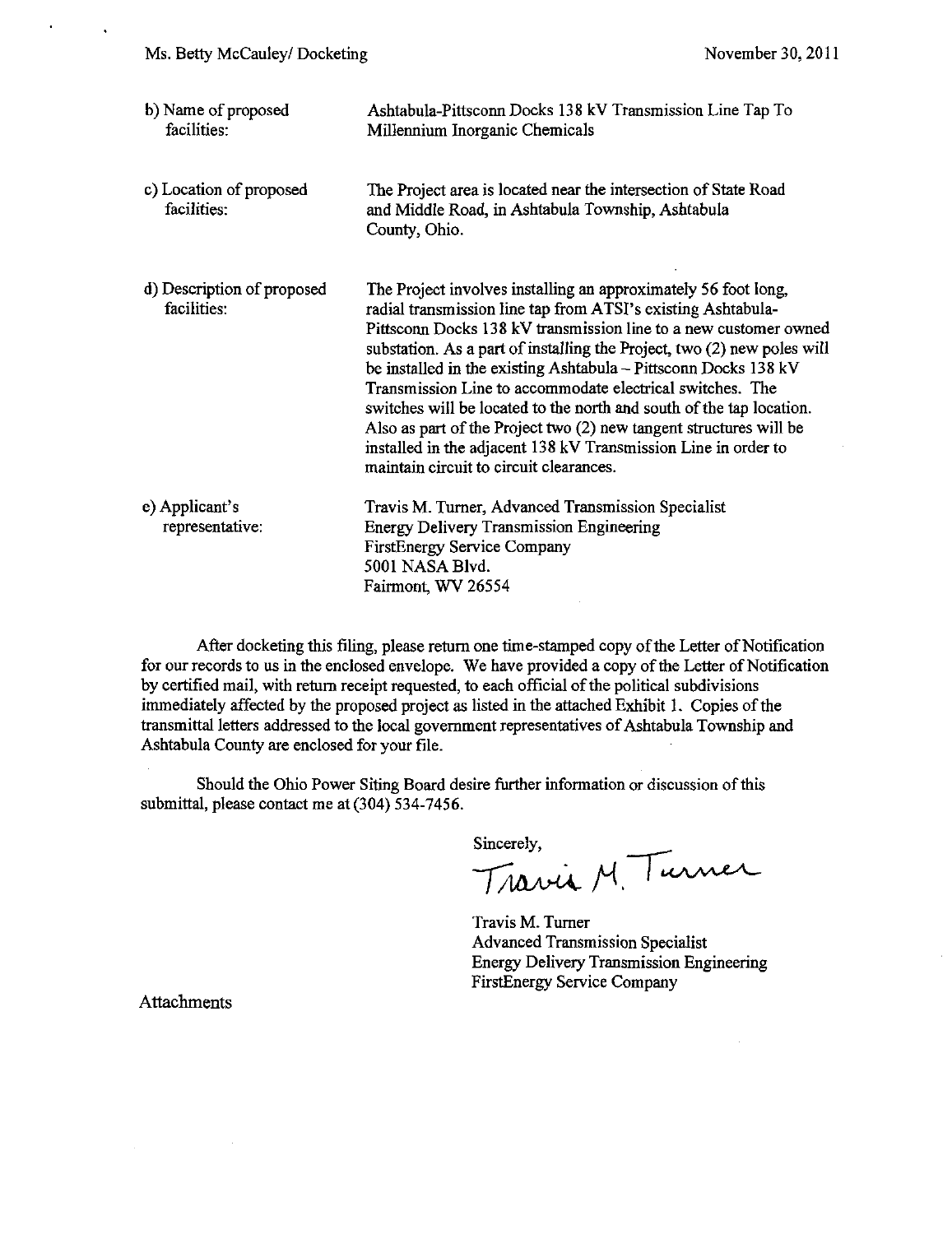# EXHIBIT 1: OFFICIALS SERVED COPY OF LON Ashtabula-Pittsconn Docks 138 kV Transmission Line Tap To Millennium Inorganic Chemicals Case No. 11- -EL-BLN

#### **Ashtabula County**

The Honorable Peggy A. Carlo Ashtabula County Commissioner Commission President 25 West Jefferson Street Jefferson, OH 44047

The Honorable Joe Moroski Ashtabula County Commissioner 25 West Jefferson Street Jefferson, OH 44047

The Honorable Daniel R. Claypool Ashtabula County Commissioner 25 West Jefferson Street Jefferson, OH 44047

#### Ashtabula Township

The Honorable Joseph J. Pete Ashtabula Township Trustee, Trustee Chairman 2718 North Ridge Road East Ashtabula, Ohio 44004

The Honorable Stephen J. McClure Ashtabula Township Trustee Trustee Vice-Chairman 2718 North Ridge Road East Ashtabula, Ohio 44004

Mr. Timothy T. Martin, P.E., P.S. Ashtabula County Engineer 186 East Satin Street Jefferson, OH 44047

Mr. Albert J. Dispenza Jr. Ashtabula County Planning Commission 25 West Jefferson Street Jefferson, OH 44047

Ms. Lisa Hawkins Clerk of Commissioners 25 West Jefferson Street Jefferson, OH 44047

The Honorable Bambi Paulchel Ashtabula Township Trustee 2718 North Ridge Road East Ashtabula, Ohio 44004

Mr. Robert S. Dille Ashtabula Township Fiscal Officer 2718 North Ridge Road East Ashtabula, Ohio 44004

American Transmission Systems, Incorporated and The Cleveland Electric Illuminating Company Ashtabula—Pittsconn Docks 138 kV Transmission Line Tap to Millennium Inorganic Chemicals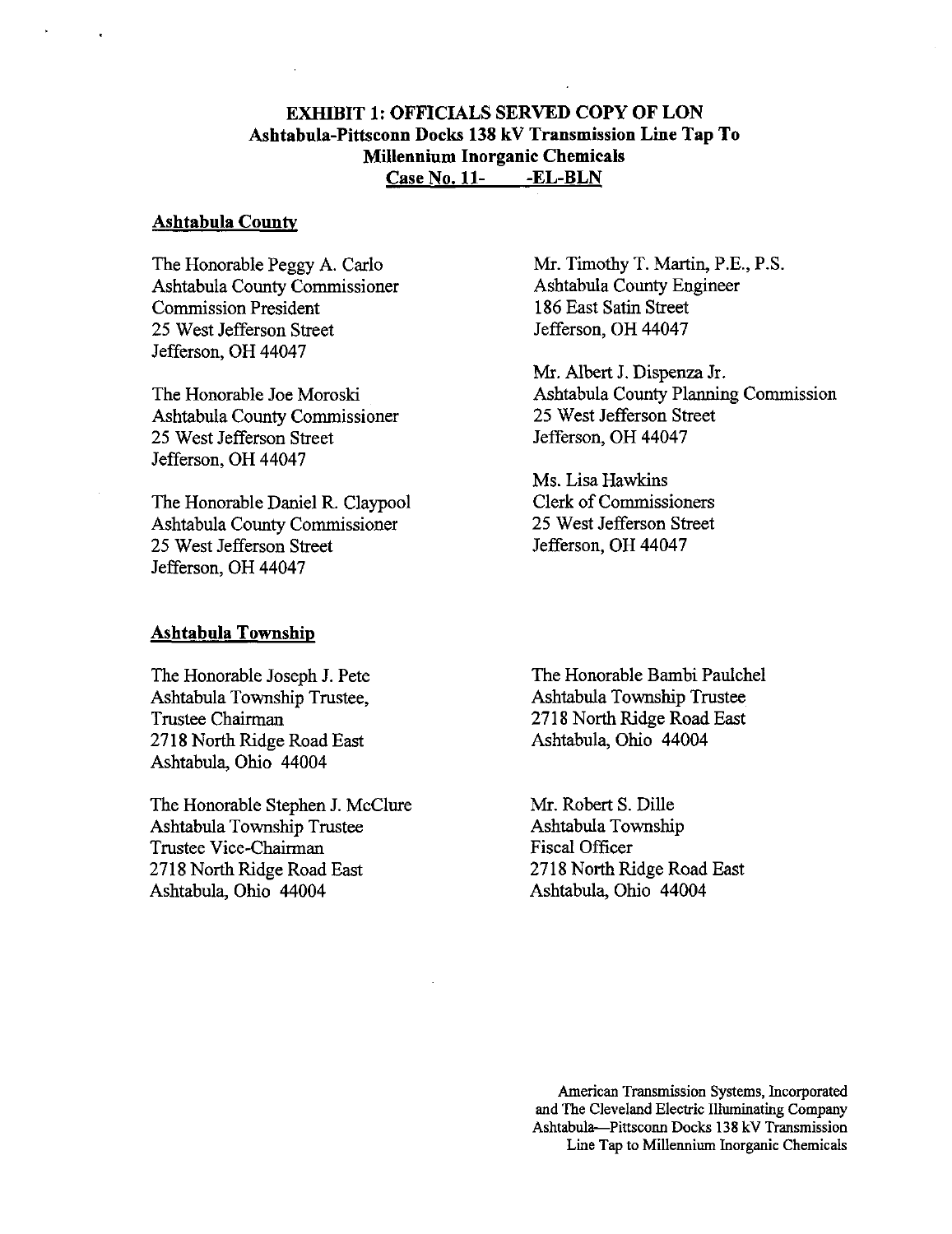

1-800-646-0400

November 30, 2011

The Honorable Peggy A. Carlo Ashtabula County Commissioner, President 25 West Jefferson Street Jefferson, OH 44047

## Letter of Notification Ashtabula-Pittsconn Docks 138 kV Transmission Line Tap To Millennium Inorganic Chemicals Case No. 11- - EL-BLN

Dear Ms. Carlo,

In the above captioned project, American Transmission Systems, Inc. ("ATSI") and The Cleveland Electric Illuminating Company ("CEI"), subsidiaries of FirstEnergy Corp., are proposing to install one approximately 56 foot long, radial transmission line tap from ATSI's existing Ashtabula-Pittsconn Docks 138 kV Transmission Line to a new customer owned substation. The transmission line tap will extend westerly approximately 56 feet from an existing structure of the existing Ashtabula - Pittsconn Docks (Q-15 transmission line) 138 kV transmission line to the new customer substation. The customer substation is being installed approximately 3,492 feet east and 330 feet south of the intersection of State Road and Middle Road. As a part of installing the Project, two (2) new poles will also be installed in the existing Ashtabula - Pittsconn Docks 138 kV Transmission Line to accommodate electrical switches. The switches will be located to the north and south of the tap location. Also as part of the Project two (2) new tangent structares will be installed next to the new switch structures in the adjacent Ashtabula-Pittsconn Docks (Q-16 transmission line) 138 kV Transmission Line in order to maintain circuit to circuit clearances. The Project area is located near the intersection of State Road and Middle Road in Ashtabula Township, Ashtabula County, Ohio.

In accordance with the provisions of Ohio Administrative Code ("OAC") Rule 4906-1- 01, this project falls within the Ohio Power Siting Board's requirements for a Letter of Notification ("LON"). Therefore, in compliance with OAC 4906-11-01 of the OPSB's Rules and Regulations, we have prepared and filed the attached LON with the OPSB for their review and approval. The LON contams a description of the project, and is provided for your information.

I will be glad to answer your questions concerning this matter. You may contact me at (304) 534-7456.

Sincerely,<br>Travis M. Turner

Travis M. Tumer Advanced Transmission Specialist Energy Delivery Transmission Engineering FirstEnergy Service Company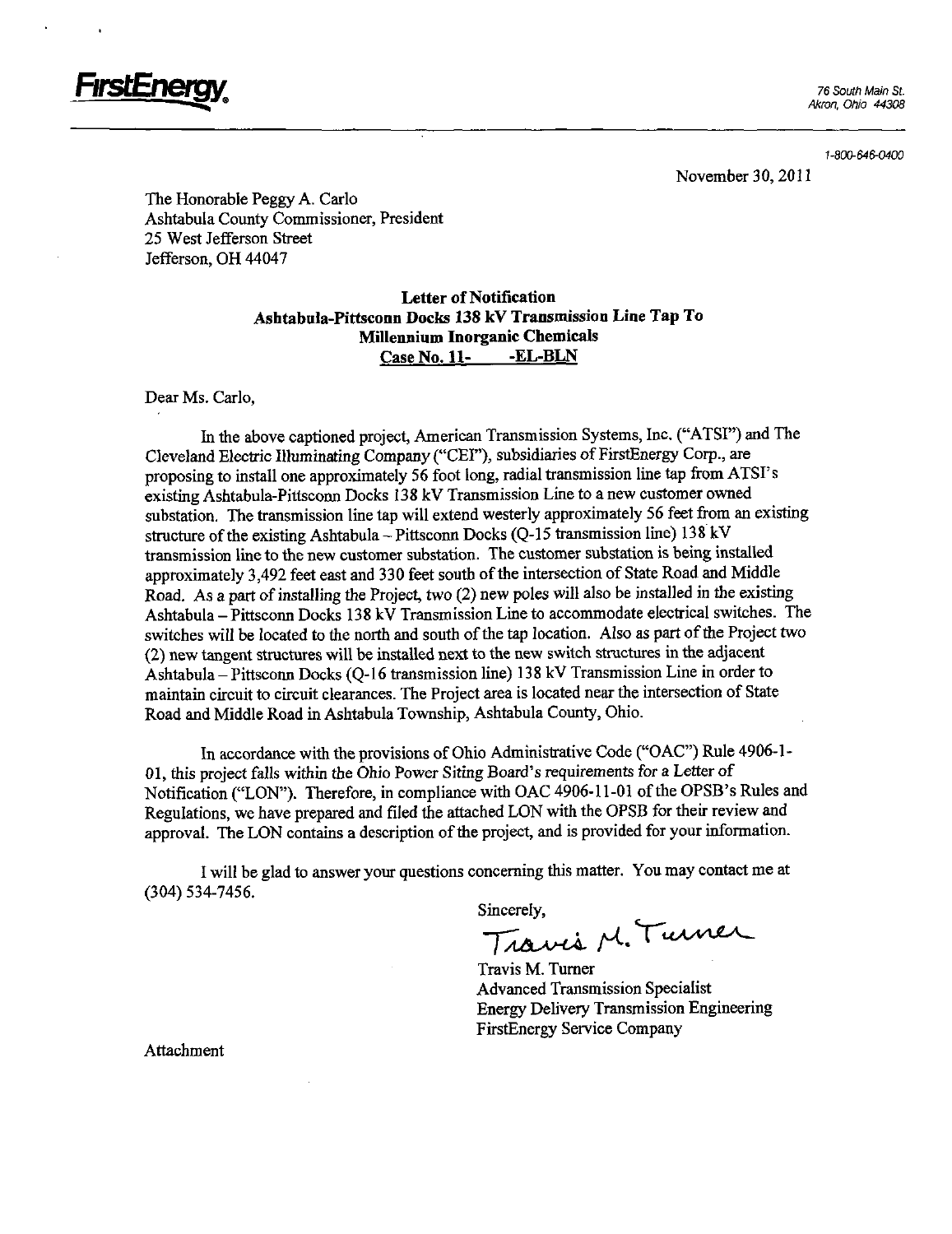

November 30, 2011

The Honorable Joe Moroski Ashtabula County Commissioner 25 West Jefferson Street Jefferson, OH 44047

### Letter of Notification Ashtabula-Pittsconn Docks 138 kV Transmission Line Tap To Millennium Inorganic Chemicals Case No. 11- -EL-BLN

Dear Mr. Moroski,

In the above captioned project, American Transmission Systems, Inc. ("ATSI") and The Cleveland Electric Illuminating Company ("CEI"), subsidiaries of FirstEnergy Corp., are proposing to install one approximately 56 foot long, radial transmission line tap from ATSI's existing Ashtabula-Pittsconn Docks 138 kV Transmission Line to a new customer owned substation. The transmission line tap will extend westerly approximately 56 feet from an existing structure of the existing Ashtabula - Pittsconn Docks (Q-15 transmission line) 138 kV transmission line to the new customer substation. The customer substation is being installed approximately 3,492 feet east and 330 feet south of the intersection of State Road and Middle Road. As a part of installing the Project, two (2) new poles will also be installed in the existing Ashtabula-Pittsconn Docks 138 kV Transmission Line to accommodate electrical switches. The switches will be located to the north and south of the tap location. Also as part of the Project two  $(2)$  new tangent structures will be installed next to the new switch structures in the adjacent Ashtabula-Pittsconn Docks (Q-16 transmission line) 138 kV Transmission Line in order to maintain circuit to circuit clearances. The Project area is located near the intersection of State Road and Middle Road in Ashtabula Township, Ashtabula County, Ohio.

In accordance with the provisions of Ohio Administrative Code ("OAC") Rule 4906-1- 01, this project falls within the Ohio Power Siting Board's requirements for a Letter of Notification ("LON"). Therefore, in compliance with OAC 4906-11-01 of the OPSB's Rules and Regulations, we have prepared and filed the attached LON with the OPSB for their review and approval. The LON contains a description of the project, and is provided for your information.

I will be glad to answer your questions concerning this matter. You may contact me at (304) 534-7456.

Sincerely,<br>Travis M. Turner

Travis M. Tumer Advanced Transmission Specialist Energy Delivery Transmission Engineering FirstEnergy Service Company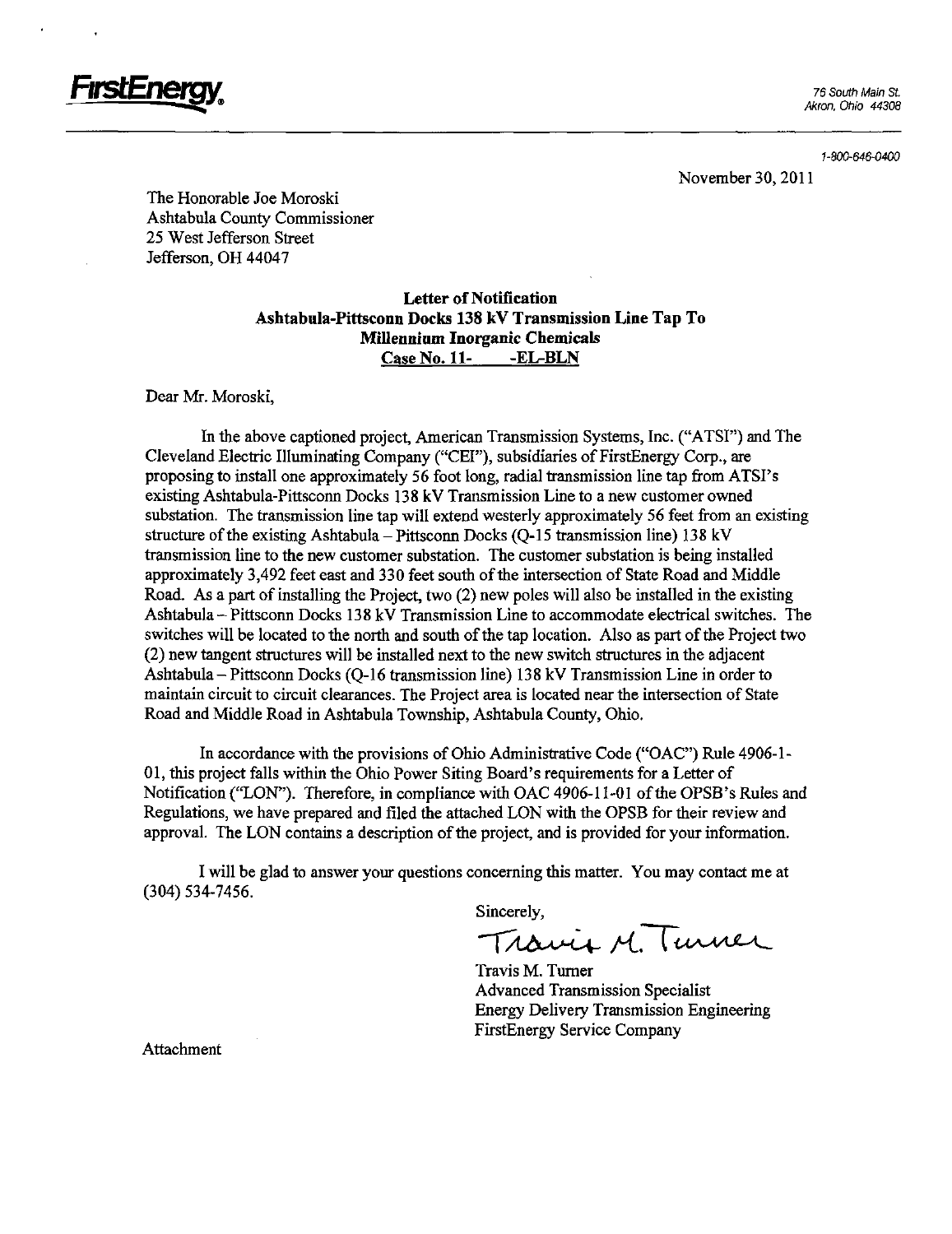

1-800-646-0400

November 30, 2011

The Honorable Daniel R. Claypool Ashtabula County Commissioner 25 West Jefferson Street Jefferson, OH 44047

#### Letter of Notification Ashtabula-Pittsconn Docks 138 kV Transmission Line Tap To Millennium Inorganic Chemicals Case No. 11- -EL-BLN

Dear Mr. Claypool,

In the above captioned project, American Transmission Systems, Inc. ("ATSI") and The Cleveland Electric Illuminating Company ("CEI"), subsidiaries of FirstEnergy Corp., are proposing to install one approximately 56 foot long, radial transmission line tap from ATSI's existing Ashtabula-Pittsconn Docks 138 kV Transmission Line to a new customer owned substation. The transmission line tap will extend westerly approximately 56 feet from an existing structure of the existing Ashtabula - Pittsconn Docks (Q-15 transmission line) 138 kV transmission line to the new customer substation. The customer substation is being installed approximately 3,492 feet east and 330 feet south of the intersection of State Road and Middle Road. As a part of installing the Project, two (2) new poles will also be installed in the existing Ashtabula-Pittsconn Docks 138 kV Transmission Line to accommodate electrical switches. The switches will be located to the north and south of the tap location. Also as part of the Project two (2) new tangent structures will be installed next to the new switch stmctures in the adjacent Ashtabula - Pittsconn Docks (Q-16 transmission line) 138 kV Transmission Line in order to maintain circuit to circuit clearances. The Project area is located near the intersection of State Road and Middle Road in Ashtabula Township, Ashtabula County, Ohio.

In accordance with the provisions of Ohio Administrative Code ("OAC") Rule 4906-1- 01, this project falls within the Ohio Power Siting Board's requirements for a Letter of Notification ("LON"). Therefore, in compliance with OAC 4906-11-01 of the OPSB's Rules and Regulations, we have prepared and filed the attached LON with the OPSB for their review and approval. The LON contains a description of the project, and is provided for your information.

I will be glad to answer your questions concerning this matter. You may contact me at (304) 534-7456.

Sincerely,<br>Trainis M. Turner

Travis M. Tumer Advanced Transmission Specialist Energy Delivery Transmission Engineering FirstEnergy Service Company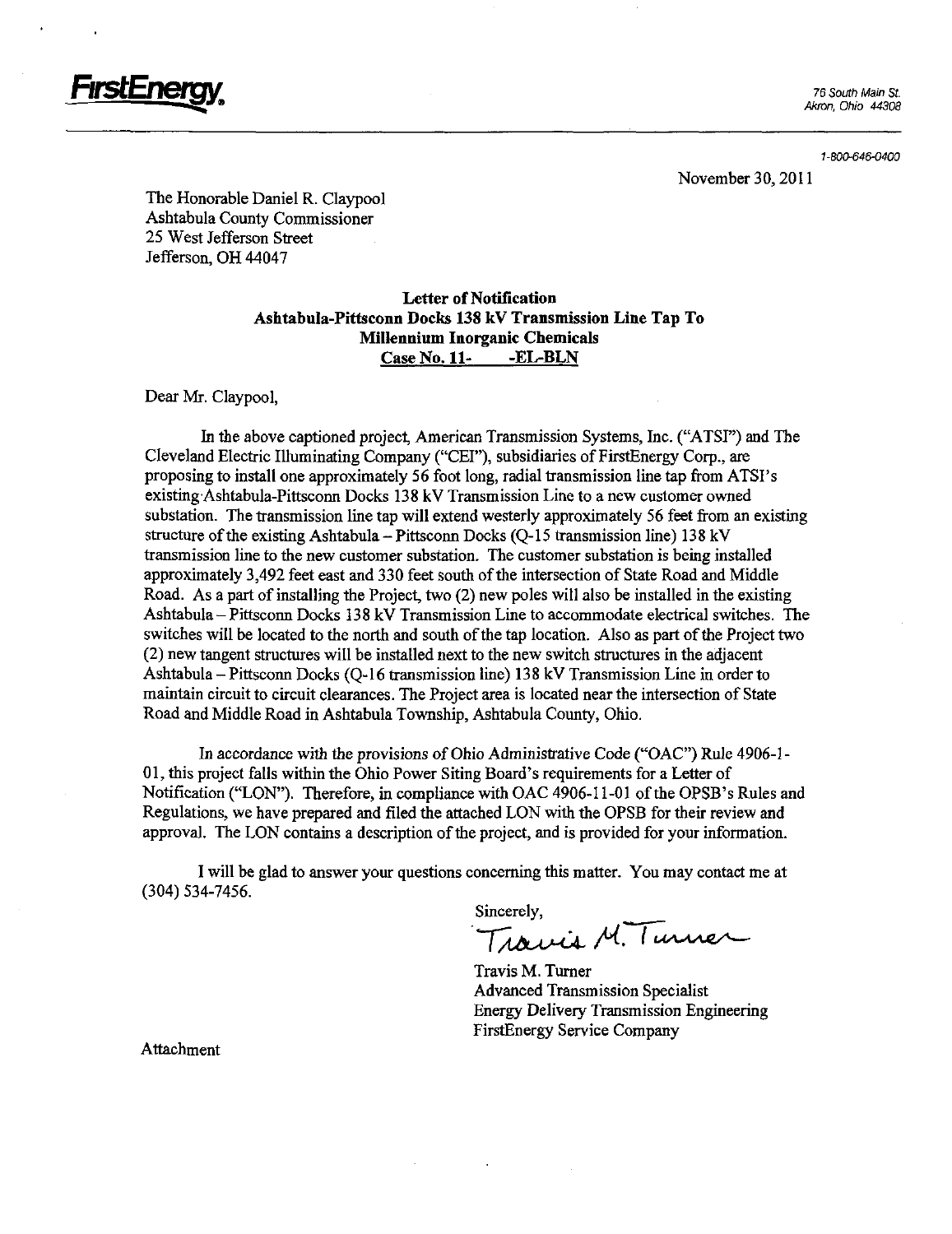

1-800-646-0400

November 30, 2011

Mr. Timothy T. Martin, P.E., P.S. Ashtabula County Engineer 186 East Satin Sfreet Jefferson, OH 44047

## Letter of Notification Ashtabula-Pittsconn Docks 138 kV Transmission Line Tap To Millennium Inorganic Chemicals Case No. 11- -EL-BLN

Dear Mr. Martin,

In the above captioned project, American Transmission Systems, Inc. ("ATSI") and The Cleveland Electric Illuminating Company ("CEF'), subsidiaries of FirstEnergy Corp., are proposing to install one approximately 56 foot long, radial transmission line tap from ATSI's existing Ashtabula-Pittsconn Docks 138 kV Transmission Line to a new customer owned substation. The transmission line tap will extend westerly approximately 56 feet from an existing structure of the existing Ashtabula-Pittsconn Docks (Q-15 transmission line) 138 kV transmission line to the new customer substation. The customer substation is being installed approximately 3,492 feet east and 330 feet south of the intersection of State Road and Middle Road. As a part of installing the Project, two (2) new poles will also be installed in the existing Ashtabula-Pittsconn Docks 138 kV Transmission Line to accommodate electrical switches. The switches will be located to the north and south of the tap location. Also as part of the Project two  $(2)$  new tangent structures will be installed next to the new switch structures in the adjacent Ashtabula - Pittsconn Docks (Q-16 transmission line) 138 kV Transmission Line in order to maintain circuit to circuit clearances. The Project area is located near the intersection of State Road and Middle Road in Ashtabula Township, Ashtabula County, Ohio.

In accordance with the provisions of Ohio Administrative Code ("OAC") Rule 4906-1- 01, this project falls within the Ohio Power Siting Board's requirements for a Letter of Notification ("LON"). Therefore, in compliance with OAC 4906-11-01 of the OPSB's Rules and Regulations, we have prepared and filed die attached LON with the OPSB for their review and approval. The LON contains a description of the project, and is provided for your information.

I will be glad to answer your questions concerning this matter. You may contact me at (304) 534-7456.

Sincerely,<br>Travis M. Turner

Travis M. Tumer Advanced Transmission Specialist Energy Delivery Transmission Engineering FirstEnergy Service Company

Attachmem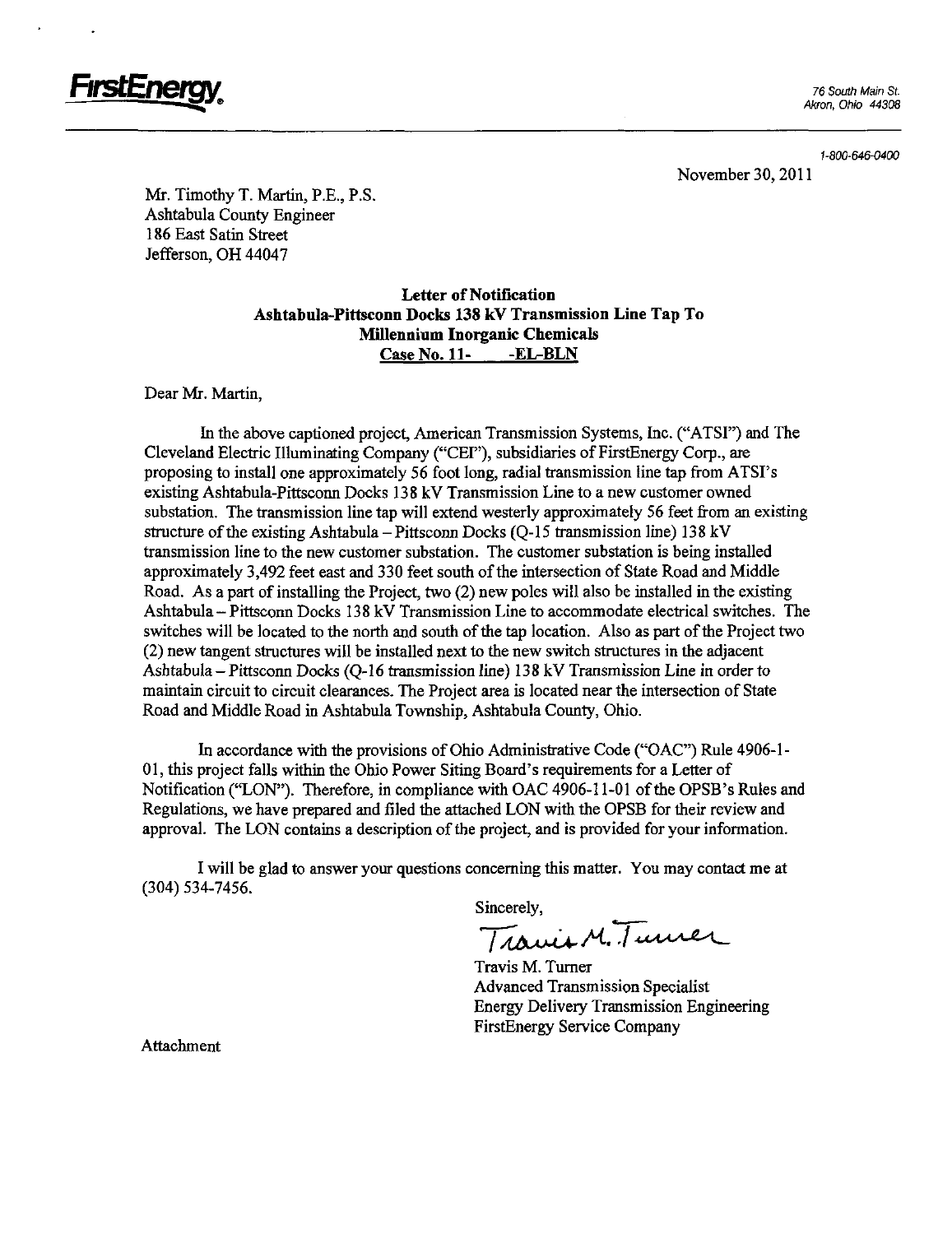

November 30, 2011

Mr. Albert J. Dispenza Jr. Ashtabula County Planning Commission 25 West Jefferson Sfreet Jefferson, OH 44047

#### Letter of Notification Ashtabula-Pittsconn Docks 138 kV Transmission Line Tap To Millennium Inorganic Chemicals Case No. 11- -EL-BLN

Dear Mr. Dispenza,

In the above captioned project, American Transmission Systems, Inc. ("ATSI") and The Cleveland Electric Illuminating Company ("CEI"), subsidiaries of FirstEnergy Corp., are proposing to install one approximately 56 foot long, radial transmission line tap from ATSI's existing Ashtabula-Pittsconn Docks 138 kV Transmission Line to a new customer owned substation. The transmission line tap will extend westerly approximately 56 feet from an existing structure of the existing Ashtabula - Pittsconn Docks (Q-15 transmission line) 138 kV fransmission line to the new customer substation. The customer substation is being installed approximately 3,492 feet east and 330 feet south of the intersection of State Road and Middle Road. As a part of installing the Project, two (2) new poles will also be installed in the existing Ashtabula-Pittsconn Docks 138 kV Transmission Line to accommodate electrical switches. The switches will be located to the north and south of the tap location. Also as part of the Project two (2) new tangent stmctores will be installed next to the new switch stmctares in the adjacent Ashtabula-Pittsconn Docks (Q-16 transmission line) 138 kV Transmission Line in order to maintain circuit to circuit clearances. The Project area is located near the intersection of State Road and Middle Road in Ashtabula Township, Ashtabula County, Ohio.

In accordance with the provisions of Ohio Administrative Code ("OAC") Rule 4906-1- 01, this project falls within the Ohio Power Siting Board's requirements for a Letter of Notification ("LON"). Therefore, in compliance with OAC 4906-11-01 of the OPSB's Rules and Regulations, we have prepared and filed the attached LON with the OPSB for their review and approval. The LON contains a description of the project, and is provided for your information.

I will be glad to answer your questions concerning this matter. You may contact me at (304) 534-7456.

Sincerely,<br>Travis M. Turner

Travis M. Tumer Advanced Transmission Specialist Energy Delivery Transmission Engineering FirstEnergy Service Company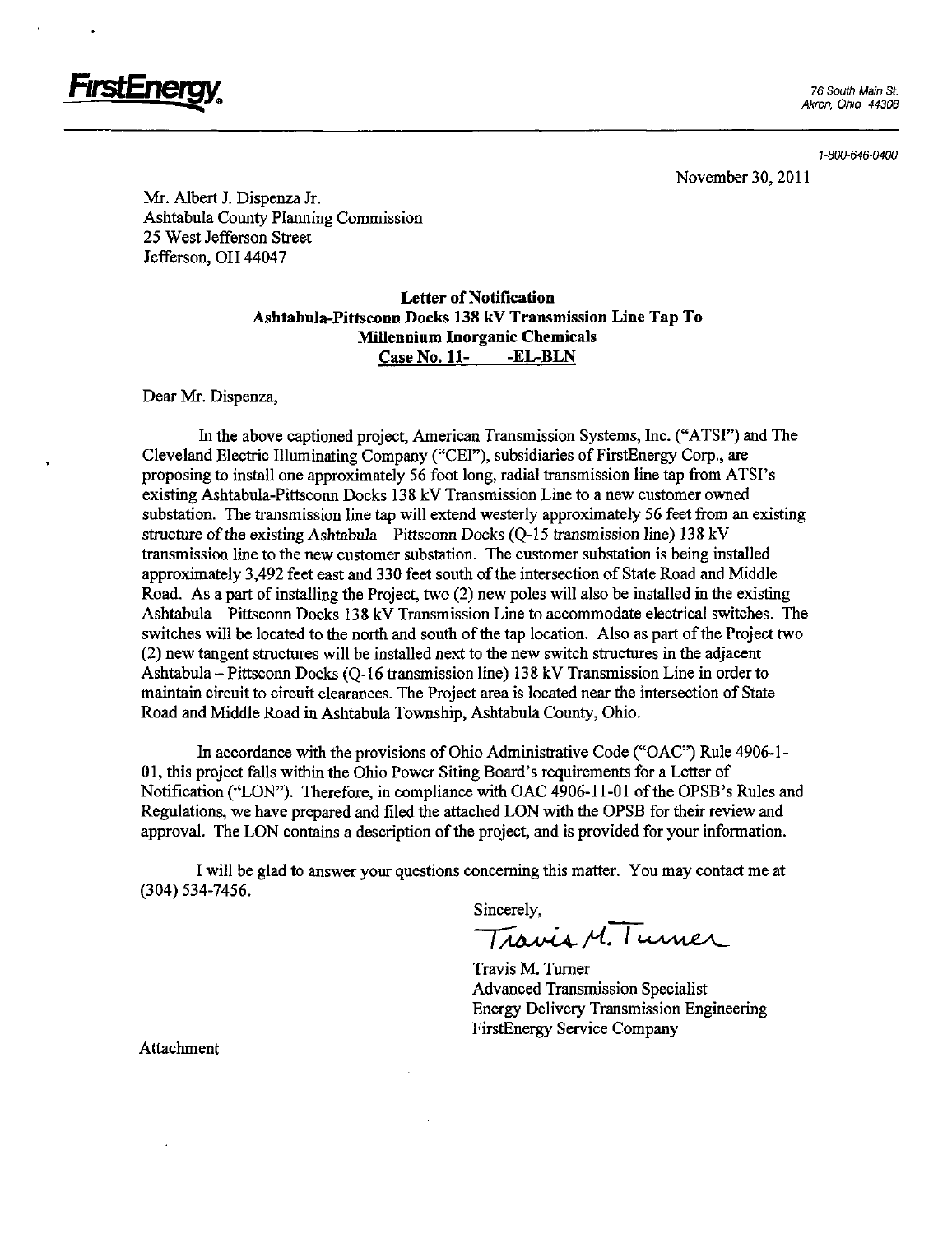

November 30, 2011

Ms. Lisa Hawkins Ashtabula County Clerk of Commissioners 25 West Jefferson Sfreet Jefferson, OH 44047

#### Letter of Notification Ashtabula-Pittsconn Docks 138 kV Transmission Line Tap To Millennium Inorganic Chemicals Case No. 11- -EL-BLN

Dear Ms. Hawkins,

In the above captioned project, American Transmission Systems, Inc. ("ATSI") and The Cleveland Electric Illuminating Company ("CEI"), subsidiaries of FirstEnergy Corp., are proposing to install one approximately 56 foot long, radial transmission line tap from ATSI's existing Ashtabula-Pittsconn Docks 138 kV Transmission Line to a new customer owned substation. The transmission line tap will extend westerly approximately 56 feet from an existing structure of the existing Ashtabula - Pittsconn Docks (Q-15 transmission line) 138 kV fransmission line to the new customer substation. The customer substation is being installed approximately 3,492 feet east and 330 feet south of the intersection of State Road and Middle Road. As a part of installing the Project, two (2) new poles will also be installed in the existing Ashtabula – Pittsconn Docks 138 kV Transmission Line to accommodate electrical switches. The switches will be located to the north and south of the tap location. Also as part of the Project two (2) new tangent stmctures will be installed next to the new switch stmctures in the adjacent Ashtabula-Pittsconn Docks (Q-16 transmission line) 138 kV Transmission Line in order to maintain circuit to circuit clearances. The Project area is located near the intersection of State Road and Middle Road in Ashtabula Township, Ashtabula County, Ohio.

In accordance with the provisions of Ohio Administrative Code ("OAC") Rule 4906-1- 01, this project falls within the Ohio Power Siting Board's requirements for a Letter of Notification ("LON"). Therefore, in compliance with OAC 4906-11-01 of the OPSB's Rules and Regulations, we have prepared and filed the attached LON with the OPSB for their review and approval. The LON contains a description of the project, and is provided for your information.

I will be glad to answer your questions concerning this matter. You may contact me at (304) 534-7456.

Sincerely,

Travia M Turner

Travis M. Tumer Advanced Transmission Specialist Energy Delivery Transmission Engineering FirstEnergy Service Company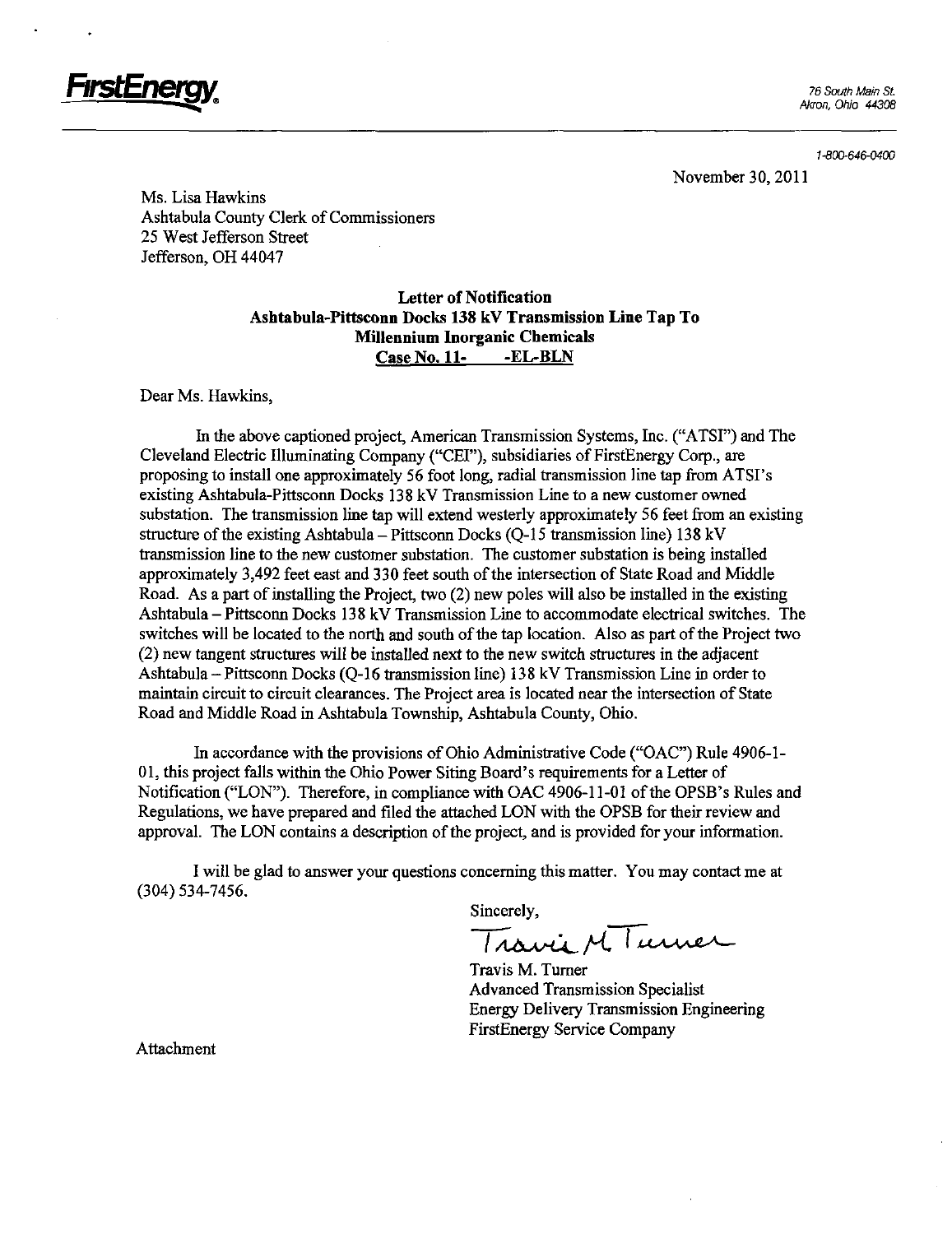

November 30, 2011

Mr. Joseph J. Pete Ashtabula Township Trustee, Chairman 2718 North Ridge Road East Ashtabula, Ohio 44004

#### Letter of Notification Ashtabula-Pittsconn Docks 138 kV Transmission Line Tap To Millennium Inorganic Chemicals Case No. 11- -EL-BLN

Dear Mr. Pete,

In the above captioned project, American Transmission Systems, Inc. ("ATSI") and The Cleveland Electric Illuminating Company ("CEI"), subsidiaries of FirstEnergy Corp., are proposing to install one approximately 56 foot long, radial transmission line tap from ATSI's existing Ashtabula-Pittsconn Docks 138 kV Transmission Line to a new customer owned substation. The transmission line tap will extend westerly approximately 56 feet from an existing structure of the existing Ashtabula - Pittsconn Docks (Q-15 transmission line) 138 kV transmission line to the new customer substation. The customer substation is being installed approximately 3,492 feet east and 330 feet south of the intersection of State Road and Middle Road. As a part of installing the Project, two (2) new poles will also be installed in the existing Ashtabula-Pittsconn Docks 138 kV Transmission Line to accommodate electrical switches. The switches will be located to the north and south of the tap location. Also as part of the Project two (2) new tangent sfructures will be installed next to the new switch stmctares in the adjacent Ashtabula - Pittsconn Docks (Q-16 transmission line) 13 8 kV Transmission Line in order to maintain circuit to circuit clearances. The Project area is located near the intersection of State Road and Middle Road in Ashtabula Township, Ashtabula County, Ohio.

In accordance with the provisions of Ohio Administrative Code ("OAC") Rule 4906-1- 01, this project falls within the Ohio Power Siting Board's requirements for a Letter of Notification ("LON"). Therefore, in compliance with OAC 4906-11-01 of the OPSB's Rules and Regulations, we have prepared and filed the attached LON with the OPSB for their review and approval. The LON contains a description of the project, and is provided for your information.

I will be glad to answer your questions concerning this matter. You may contact me at (304) 534-7456.

Sincerely,<br>Travia M. Turner

Travis M. Tumer Advanced Transmission Specialist Energy Delivery Transmission Engineering FirstEnergy Service Company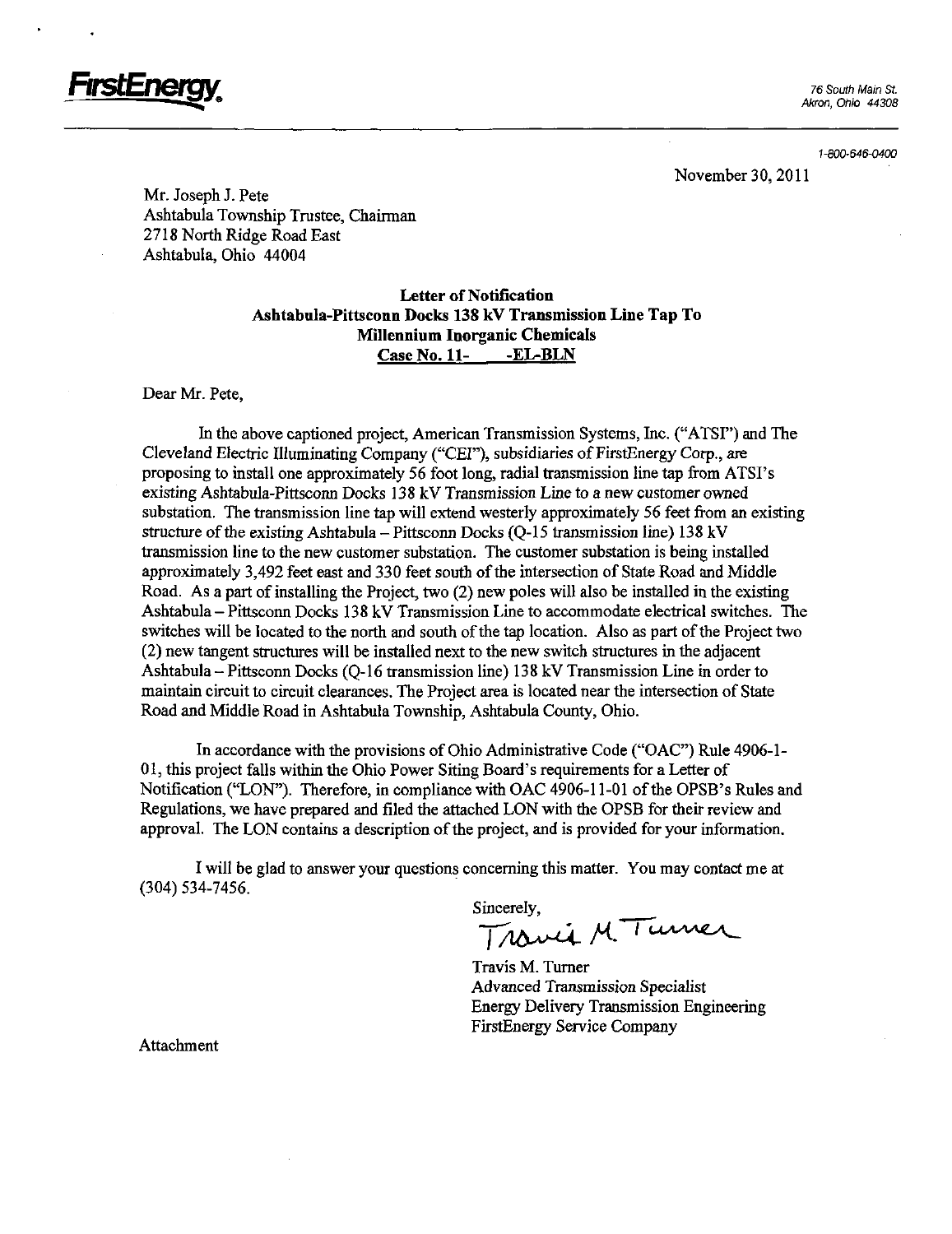

1-800-646-0400

November 30, 2011

Mr. Stephen J. McClure Ashtabula Township Trustee, Vice-Chairman 2718 North Ridge Road East Ashtabula, Ohio 44004

> Letter of Notification Ashtabula-Pittsconn Docks 138 kV Transmission Line Tap To Millennium Inorganic Chemicals Case No. 11- -EL-BLN

Dear Mr. McClure,

In the above captioned project, American Transmission Systems, Inc. ("ATSI") and The Cleveland Electric Illuminating Company ("CEI"), subsidiaries of FirstEnergy Corp., are proposing to install one approximately 56 foot long, radial transmission line tap from ATSI's existing Ashtabula-Pittsconn Docks 138 kV Transmission Line to a new customer owned substation. The fransmission line tap will extend westerly approximately 56 feet from an existing structure of the existing Ashtabula-Pittsconn Docks (Q-15 transmission line) 138 kV transmission line to the new customer substation. The customer substation is being installed approximately 3,492 feet east and 330 feet south of the intersection of State Road and Middle Road. As a part of installing the Project, two (2) new poles will also be installed in the existing Ashtabula-Pittsconn Docks 138 kV Transmission Line to accommodate electrical switches. The switches will be located to the north and south of the tap location. Also as part of the Project two (2) new tangent stmctares will be installed next to the new switch stmctares in the adjacent Ashtabula - Pittsconn Docks (Q-16 transmission line) 138 kV Transmission Line in order to maintain circuit to circuit clearances. The Project area is located near the intersection of State Road and Middle Road in Ashtabula Tovraship, Ashtabula County, Ohio.

In accordance with the provisions of Ohio Administrative Code ("OAC") Rule 4906-1- 01, this project falls within the Ohio Power Siting Board's requirements for a Letter of Notification ("LON"). Therefore, in compliance with OAC 4906-11-01 of die OPSB's Rules and Regulations, we have prepared and filed die attached LON with the OPSB for their review and approval. The LON contains a description of the project, and is provided for your information.

I will be glad to answer your questions concerning this matter. You may contact me at (304) 534-7456.

Sincerely,<br>Travis M. Turner

Travis M. Tumer Advanced Transmission Specialist Energy Delivery Transmission Engineering FirstEnergy Service Company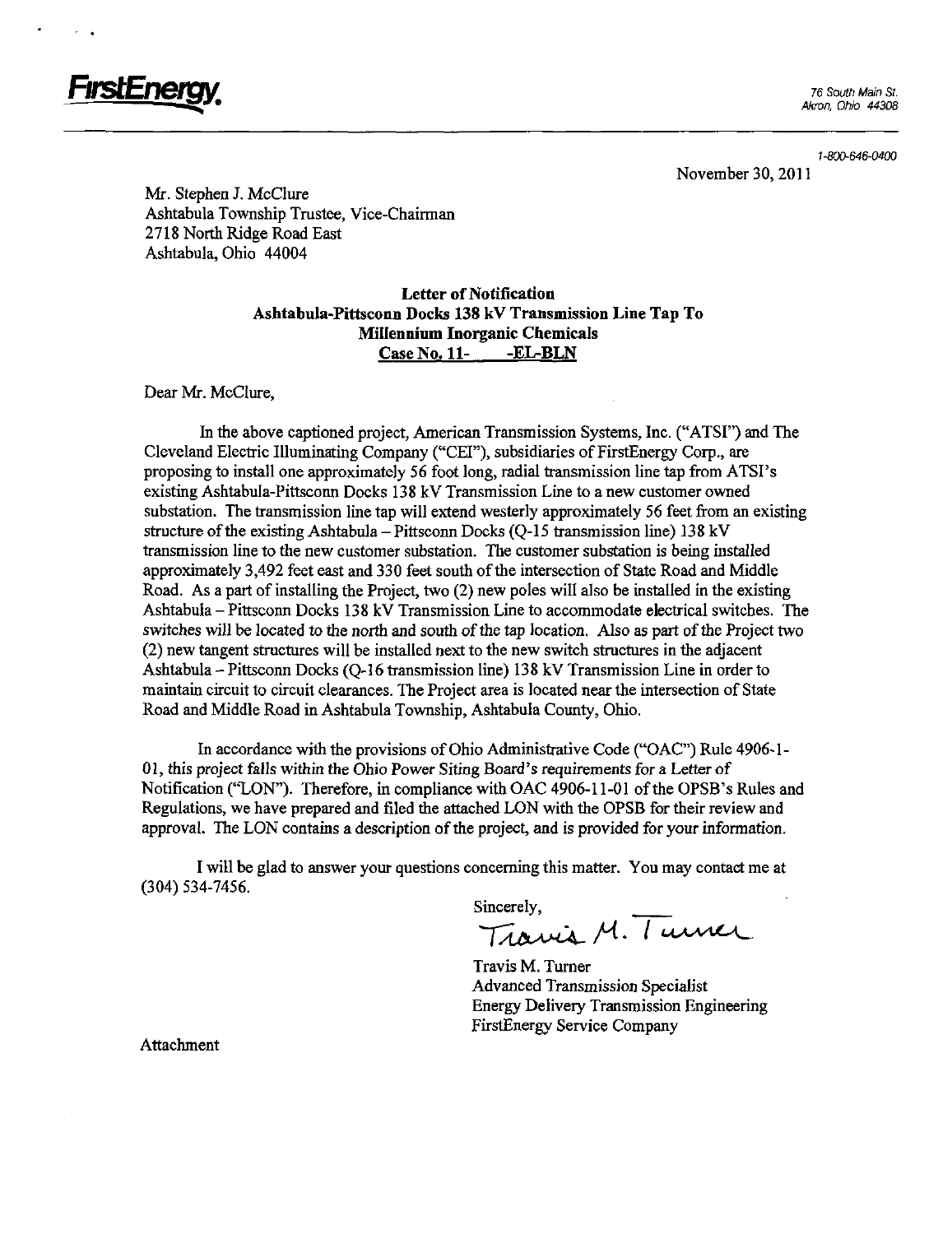

November 30, 2011

Ms. Bambi Paulchel Ashtabula Township Trustee 2718 North Ridge Road East Ashtabula, Ohio 44004

> Letter of Notification Ashtabula-Pittsconn Docks 138 kV Transmission Line Tap To Millennium Inorganic Chemicals Case No. 11- -EL-BLN

Dear Ms. Paulchel,

In the above captioned project, American Transmission Systems, Inc. ("ATSI") and The Cleveland Electric Illuminating Company ("CEI"), subsidiaries of FirstEnergy Corp., are proposing to install one approximately 56 foot long, radial transmission line tap from ATSI's existing Ashtabula-Pittsconn Docks 138 kV Transmission Line to a new customer ovmed substation. The fransmission line tap will extend westerly approximately 56 feet from an existing structure of the existing Ashtabula - Pittsconn Docks (Q-15 transmission line) 138 kV fransmission line to the new customer substation. The customer substation is being installed approximately 3,492 feet east and 330 feet south of the intersection of State Road and Middle Road. As a part of installing the Project, two (2) new poles will also be installed in the existing Ashtabula-Pittsconn Docks 138 kV Transmission Line to accommodate electrical switches. The switches will be located to the north and south of the tap location. Also as part of the Project two (2) new tangent stmctures will be installed next to the new switch stmctares in the adjacent Ashtabula-Pittsconn Docks (Q-16 transmission line) 138 kV Transmission Line in order to maintain circuit to circuit clearances. The Project area is located near the intersection of State Road and Middle Road in Ashtabula Township, Ashtabula County, Ohio.

In accordance with the provisions of Ohio Administrative Code ("OAC") Rule 4906-1- 01, this project falls within the Ohio Power Siting Board's requirements for a Letter of Notification ("LON"). Therefore, in compliance with OAC 4906-11-01 of the OPSB's Rules and Regulations, we have prepared and filed the attached LON with the OPSB for their review and approval. The LON contains a description of the project, and is provided for your information.

I will be glad to answer your questions concerning this matter. You may contact me at (304) 534-7456.

Sincerely,<br>Travel M Turner

Travis M. Tumer Advanced Transmission Specialist Energy Delivery Transmission Engineering FirstEnergy Service Company